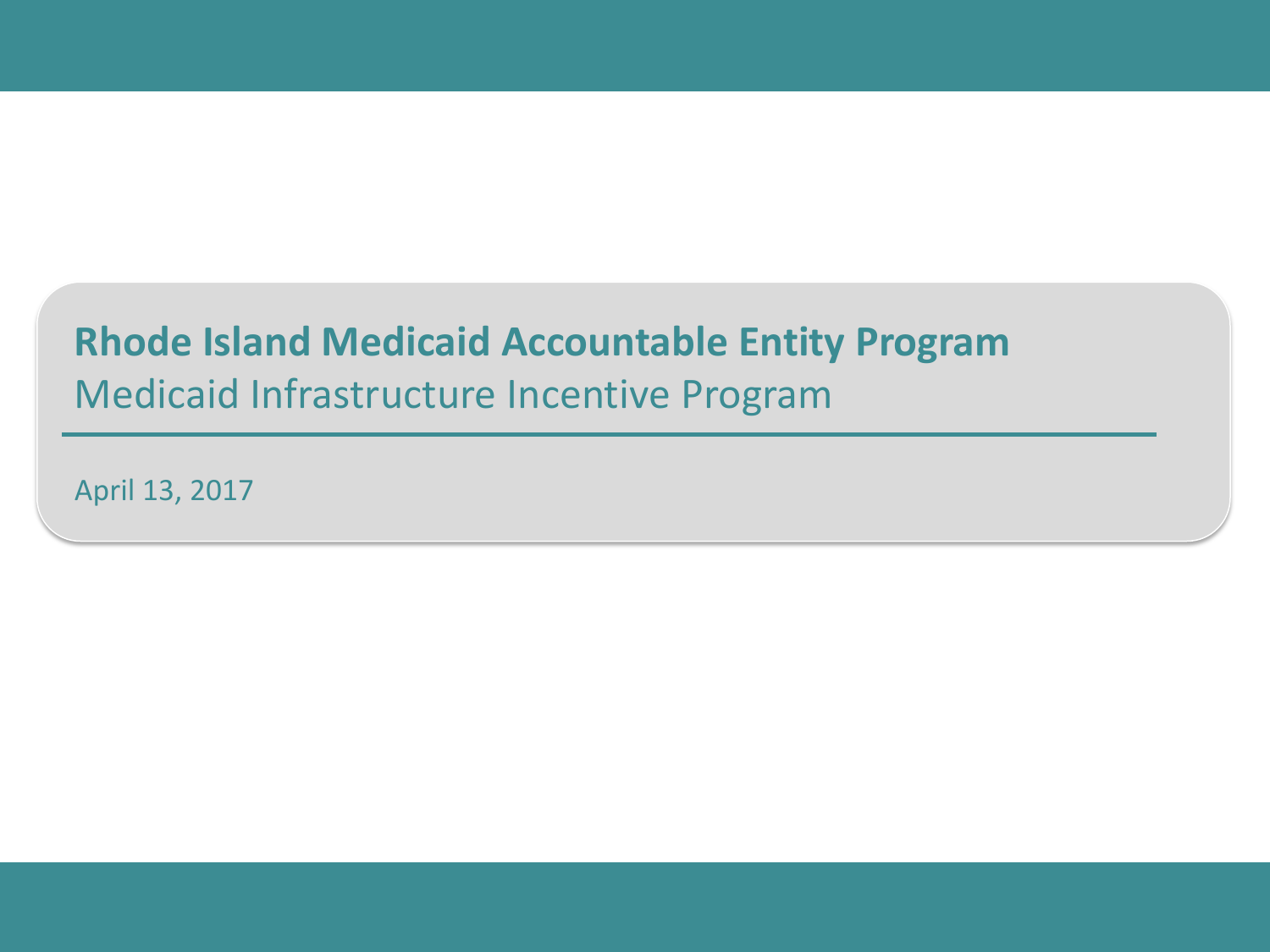### Goals for Today

- **Ex+** Review the modifications made to the roadmap
- $\mathbf{\hat{P}}$  Preliminary review and discussion of the AE Infrastructure Incentive Funding opportunity
- **EXECUTE:** Review next key steps and time line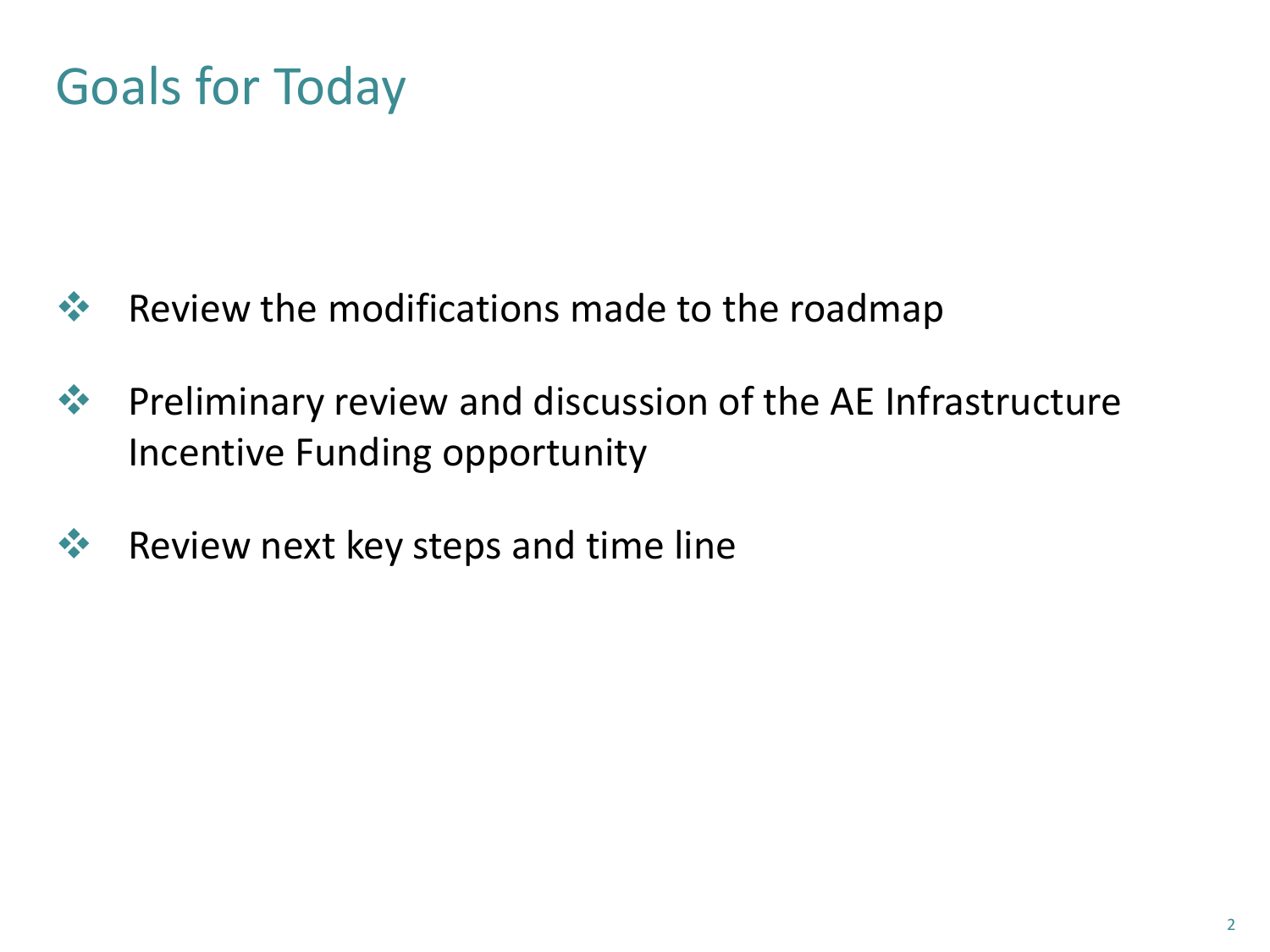### Agenda

- **AE Program Overview: Roadmap Structure and Commitments**
- **◆ AE Incentive Program Details**
- **◆ Program Implementation and Oversight**
- ❖ Next Steps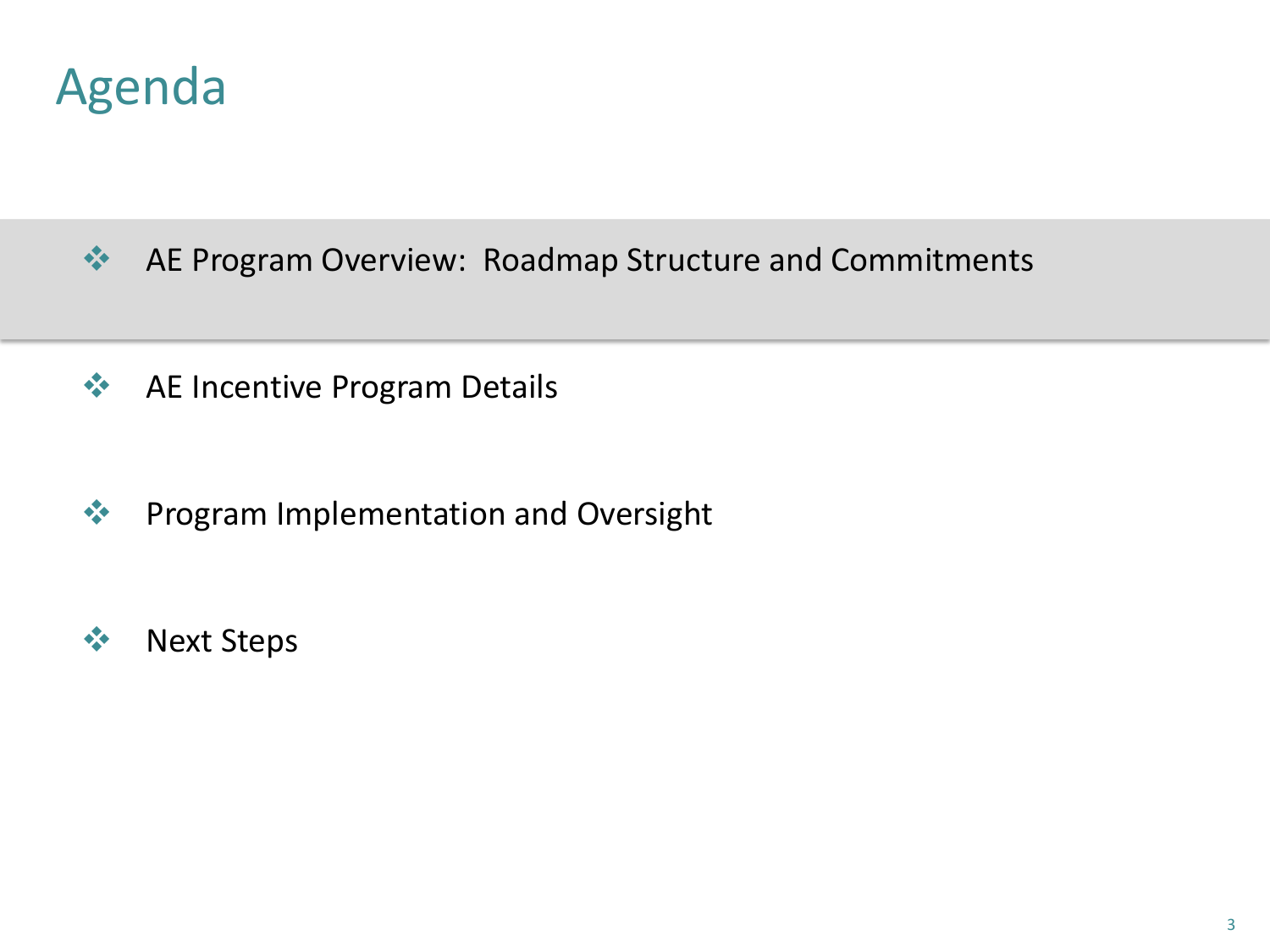### Reminder: What is the Roadmap

### **Roadmap Purpose**

- Document the State's vision, goals and objectives under the Waiver Amendment
- Detail the state's intended path toward achieving the transformation
- Detail the intended outcomes of that transformed delivery system
- Request and obtain approval by CMS

### **Additional Considerations**

- Roadmap is a gating requirement of the Special Terms and Conditions (STCs) of RI's Waiver
- The State may not begin payments of federal incentive funds until after CMS has approved both the claiming protocol (sources of funds) and the Roadmap (uses of funds).
- Conceptualized living document that will be updated annually
- Key components to be further specified in future Guidance Documents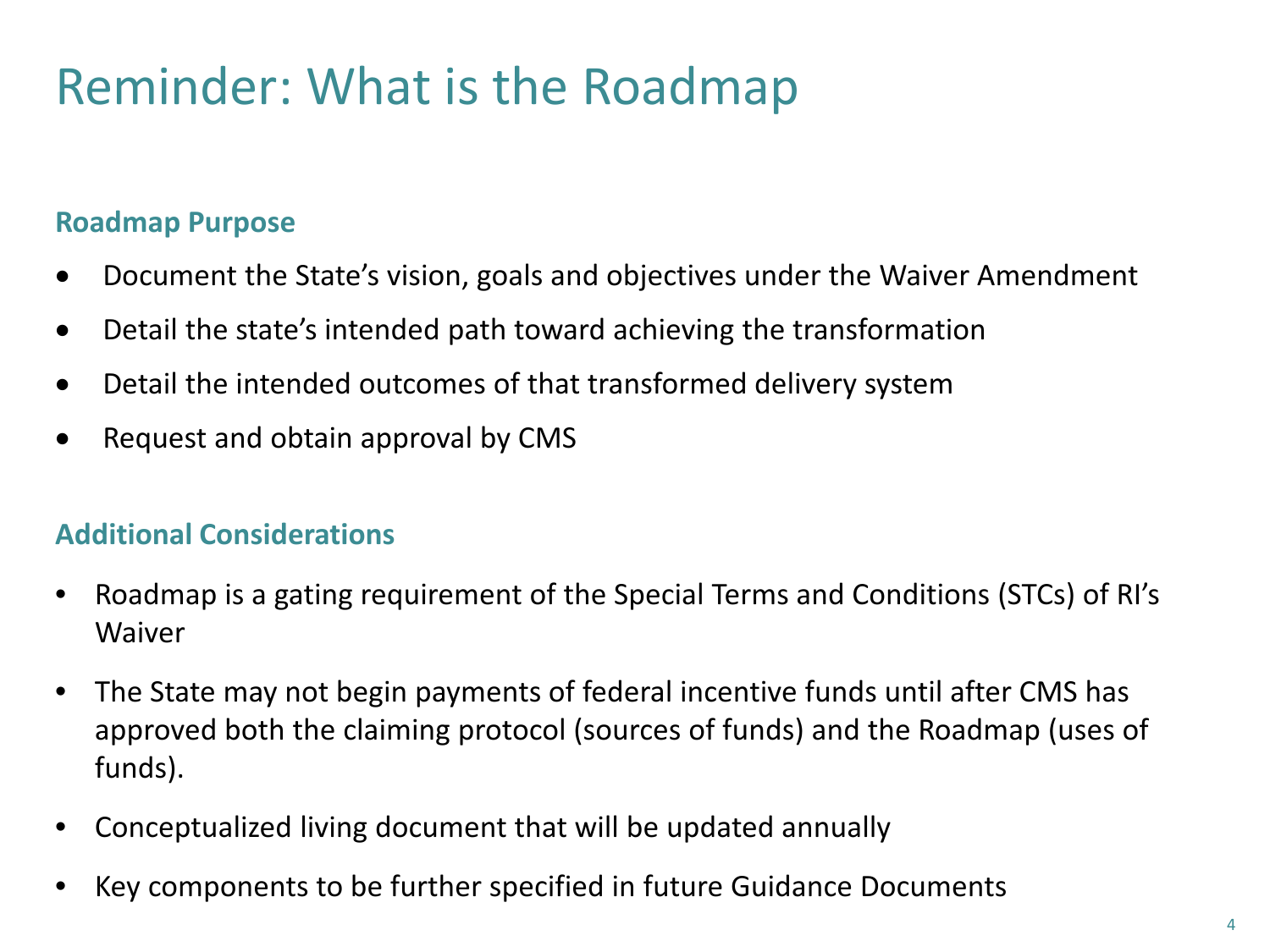## Reinventing Medicaid 2.0

#### **Vision**

The vision, as expressed in the Reinventing Medicaid report is for "*…a reinvented Medicaid in which our Medicaid managed care organizations (MCOs) contract with Accountable Entities (AEs), integrated provider organizations that will be responsible for the total cost of care and healthcare quality and outcomes of an attributed population.*"

#### **Goals**

#### RI anticipates that **by 2022, Rhode Island will have achieved the following:**

- Improve the balance of long term care utilization and expenditures, away from institutional and into community-based care;
- Decrease readmission rates, preventable hospitalizations and preventable ED visits;
- Increase the provision of coordinated primary care and behavioral health services in the same setting; and
- Increased numbers of Medicaid members who choose or are assigned to a primary care practice that functions as a patient centered medical home (as recognized by EOHHS).

#### **Objectives**

- Focus on Total Cost of Care (TCOC) -- Transition from fee for service to value based purchasing
- Deploy new forms of organization to create shared incentives across a common enterprise
- Create population based accountability for an attributed population
- Apply emerging data capabilities to refine and enhance care management, pathways, coordination, and timely responsiveness to emergent needs
- Build interdisciplinary care capacity that extends beyond traditional health care providers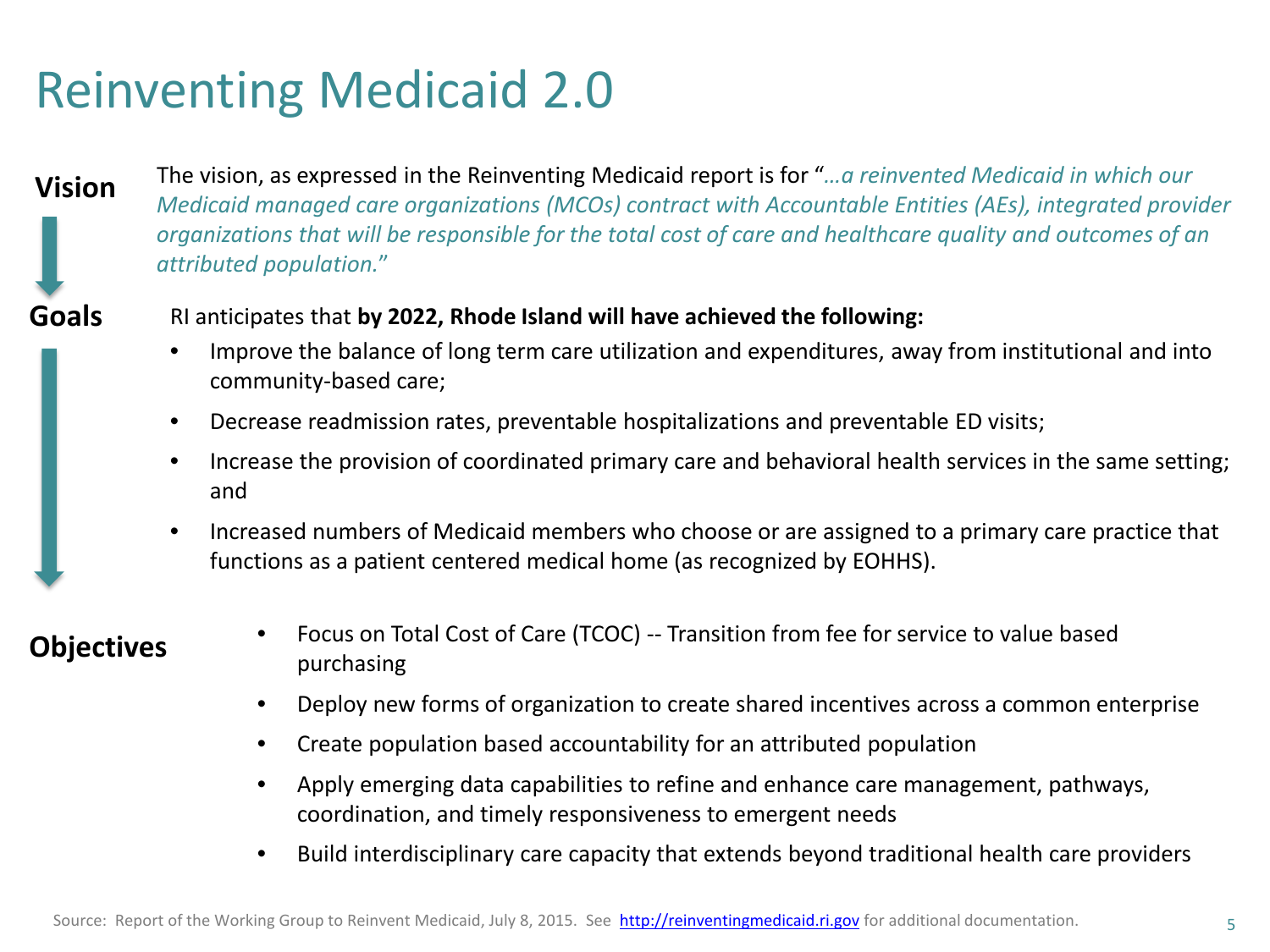# Three Types of AEs

EOHHS is taking a **multi-pronged strategy** to building accountable care models:

#### **1. Comprehensive AE Program**

The Comprehensive AE will represent an interdisciplinary partnership of providers with a strong foundation in primary care and inclusive of other services, most notably behavioral health (including substance abuse disorders) and social support services.

#### **2. Specialized LTSS AE Pilot Program**

This pilot program is intended to encourage participating LTSS providers to build collaborative LTSS focused integrated care delivery systems that include a continuum of care (e.g., home care, adult day, SNFs).



#### **3. Medicaid Pre-Eligibles Pilot Program**

Intended to engage high volume Medicare providers in the development and implementation of targeted interventions for Medicaid Pre-eligibles –especially at risk populations residing in the community.

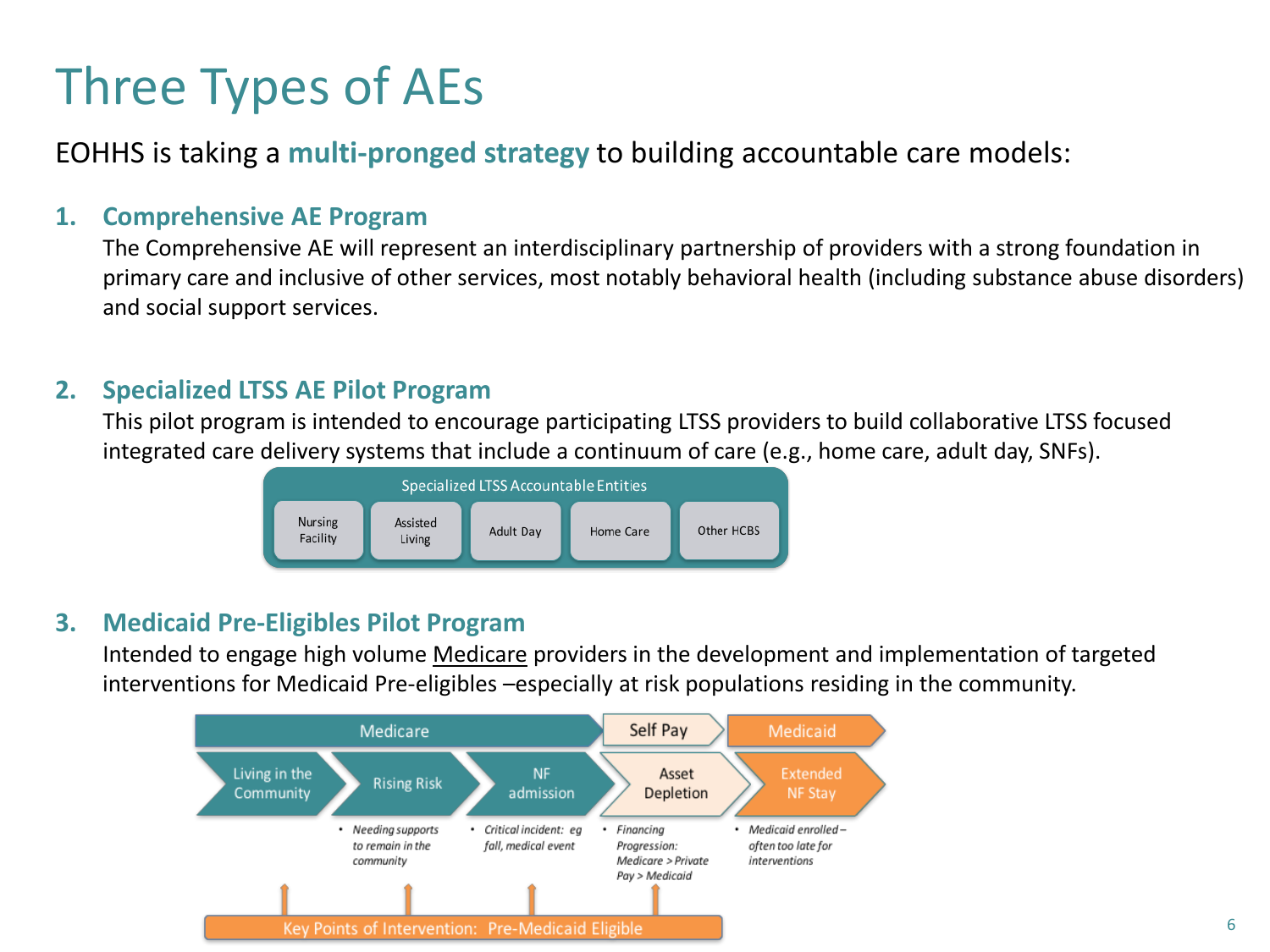### AE Program: Phased Approach

| AE<br>Type                 | <b>Primary Target</b><br>Population         | <b>Program Phase</b>                      | CY 2015 | CY 2016 | CY 2017 | CY 2018 | CY 2019 | CY 2020 | CY 2021 | CY 2022 |
|----------------------------|---------------------------------------------|-------------------------------------------|---------|---------|---------|---------|---------|---------|---------|---------|
|                            |                                             | Program Design and Pilot Certification    |         |         |         |         |         |         |         |         |
| Comprehensive              |                                             | Pilot Performance Period                  |         | 844     |         |         |         |         |         |         |
| 当                          | Medicaid only                               | Certification Renewal/ Full Certification |         |         |         |         |         |         |         |         |
|                            |                                             | Full program performance period           |         |         |         |         |         |         |         |         |
| Specialized LTSS           |                                             | Program Design and Pilot Certification    |         |         |         |         |         |         |         |         |
|                            | <b>LTSS Eligibles</b>                       | Pilot Performance Period                  |         |         |         | 844     |         |         |         |         |
|                            |                                             | Certification Renewal/ Full Certification |         |         |         |         |         |         |         |         |
|                            |                                             | Full program performance period           |         |         |         |         |         |         |         |         |
|                            | Medicaid LTSS                               | Program Design and Pilot Certification    |         |         |         |         |         |         |         |         |
| Medicaid Pre-<br>Eligibles | Prevention:<br>Medicare elgibles            | Pilot Performance Period                  |         |         |         |         | 844     |         |         |         |
|                            | at risk of                                  | Certification Renewal/ Full Certification |         |         |         |         |         |         |         |         |
|                            | becoming duals                              | Full program performance period           |         |         |         |         |         |         |         |         |
|                            | *** Initial pilot performance period begins |                                           |         |         |         |         |         |         |         |         |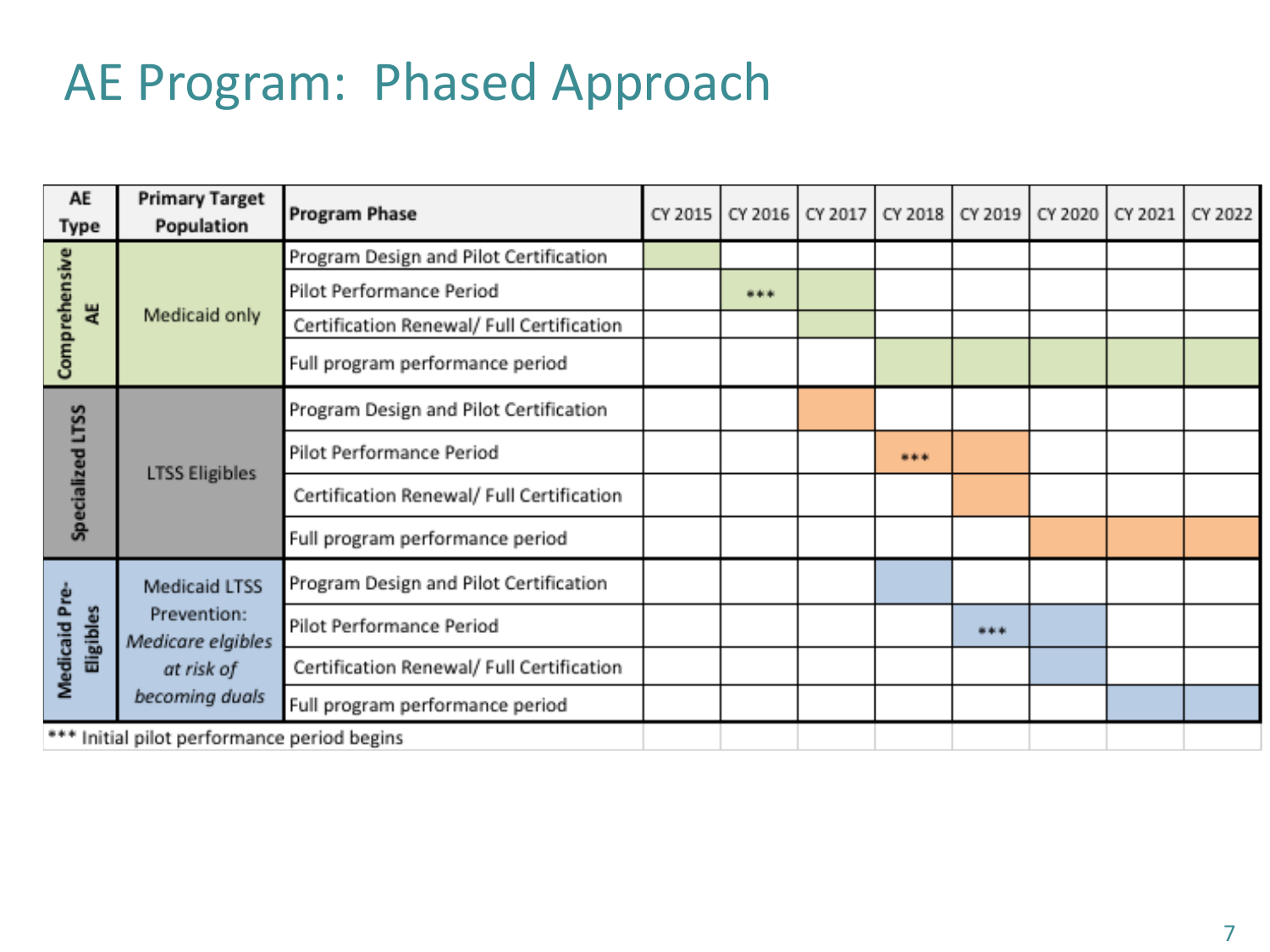## AE Program Structure

| <b>Certified AEs</b>         | 豪<br>Entities (AEs)<br>$\frac{1}{2}$<br>$\frac{1}{2}$ | Demonstrate readiness across eight domains                                     | The foundation of the EOHHS program is the Certification of Accountable<br>Apply to EOHHS for "Provisional Certification with Conditions"                                  |
|------------------------------|-------------------------------------------------------|--------------------------------------------------------------------------------|----------------------------------------------------------------------------------------------------------------------------------------------------------------------------|
|                              | Qualified<br><b>APMs</b>                              | $\frac{\partial}{\partial x^{\alpha}}$<br>$\frac{1}{2}$<br><b>Managed Care</b> | Certified AEs must participate in EOHHS qualified<br>Alternative Payment Methodology (APM)<br>Through contractual partnerships with Medicaid                               |
| Today's<br><b>Discussion</b> |                                                       | Infrastructure<br>Incentive<br>Program                                         | $\frac{1}{2}$<br>Certified AEs participating in<br>qualified APMs<br>$\frac{1}{2}$<br>Eligible to participate in an<br>Medicaid Infrastructure Incentive<br>Program (MIIP) |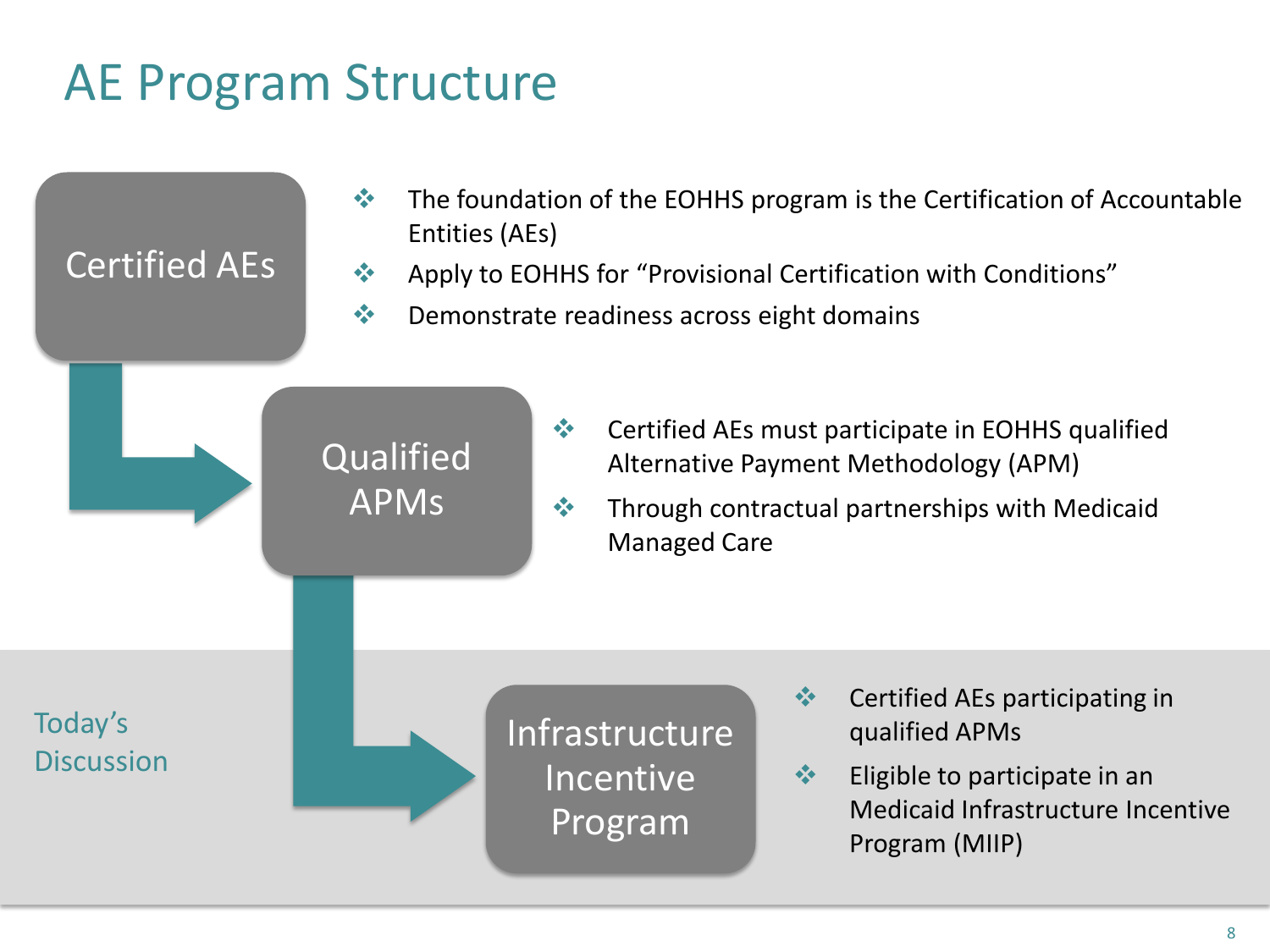

**AE Program Overview: Roadmap Structure and Commitments** 

### **EXAL PROPER ALTA ARE Incentive Program Details**

- **◆ Program Implementation and Oversight**
- ❖ Next Steps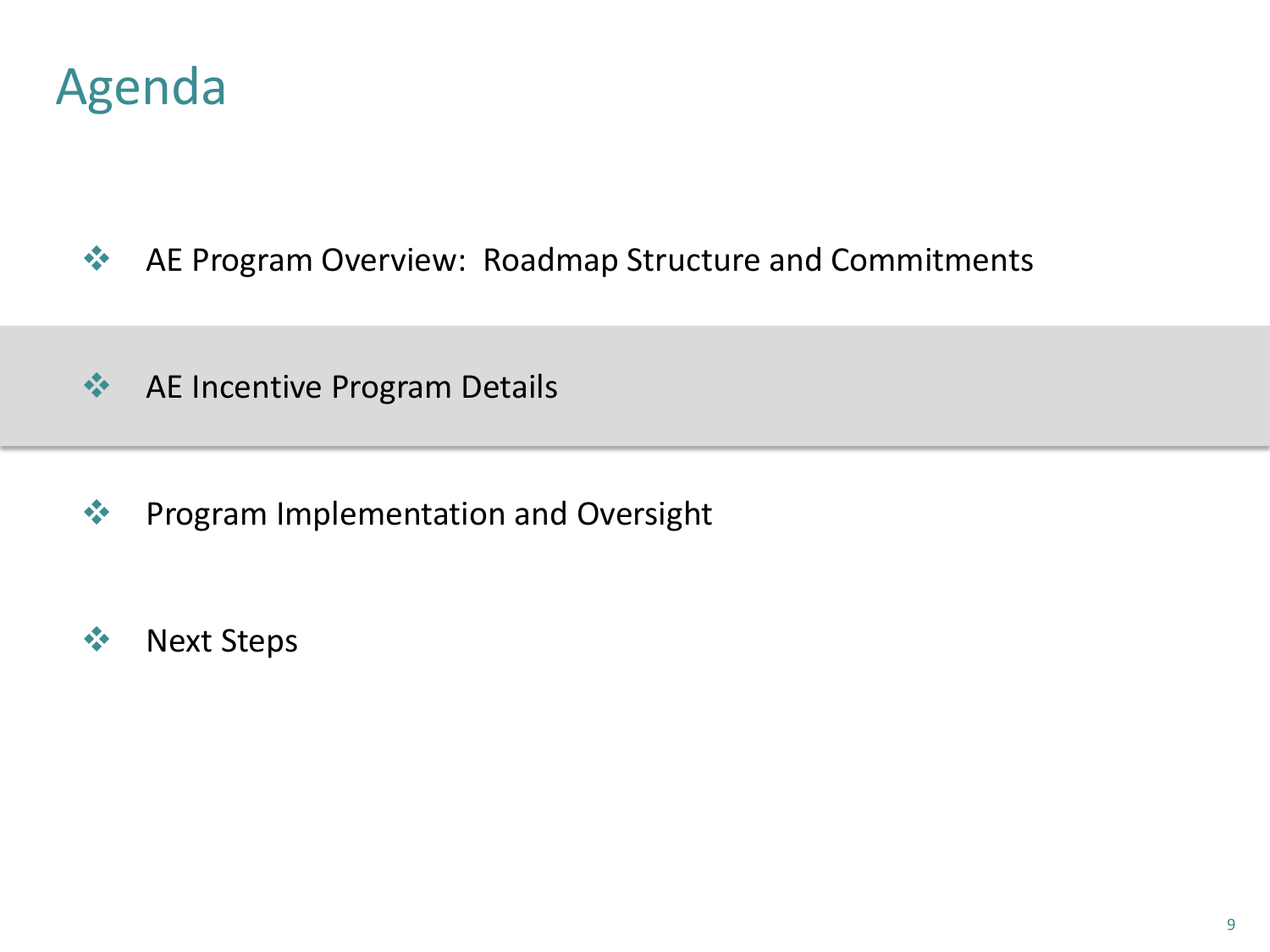# HSTP Funding Opportunity

#### **Total HSTP Funding = \$129.8 M**

*Preliminary Funding Details, \$M*



\*Institutes of Higher Education (IHE) Health Workforce Partnerships includes \$5.4 M for Workforce Development and \$2.4 M for Program Operations. \*\*Other Programs includes: Consumer Assistance, Wavemaker Fellowship, TB Clinic, RI Child Audiology Center, and Ctr for Acute Infectious Disease Epidemiology. Includes some unavailable funding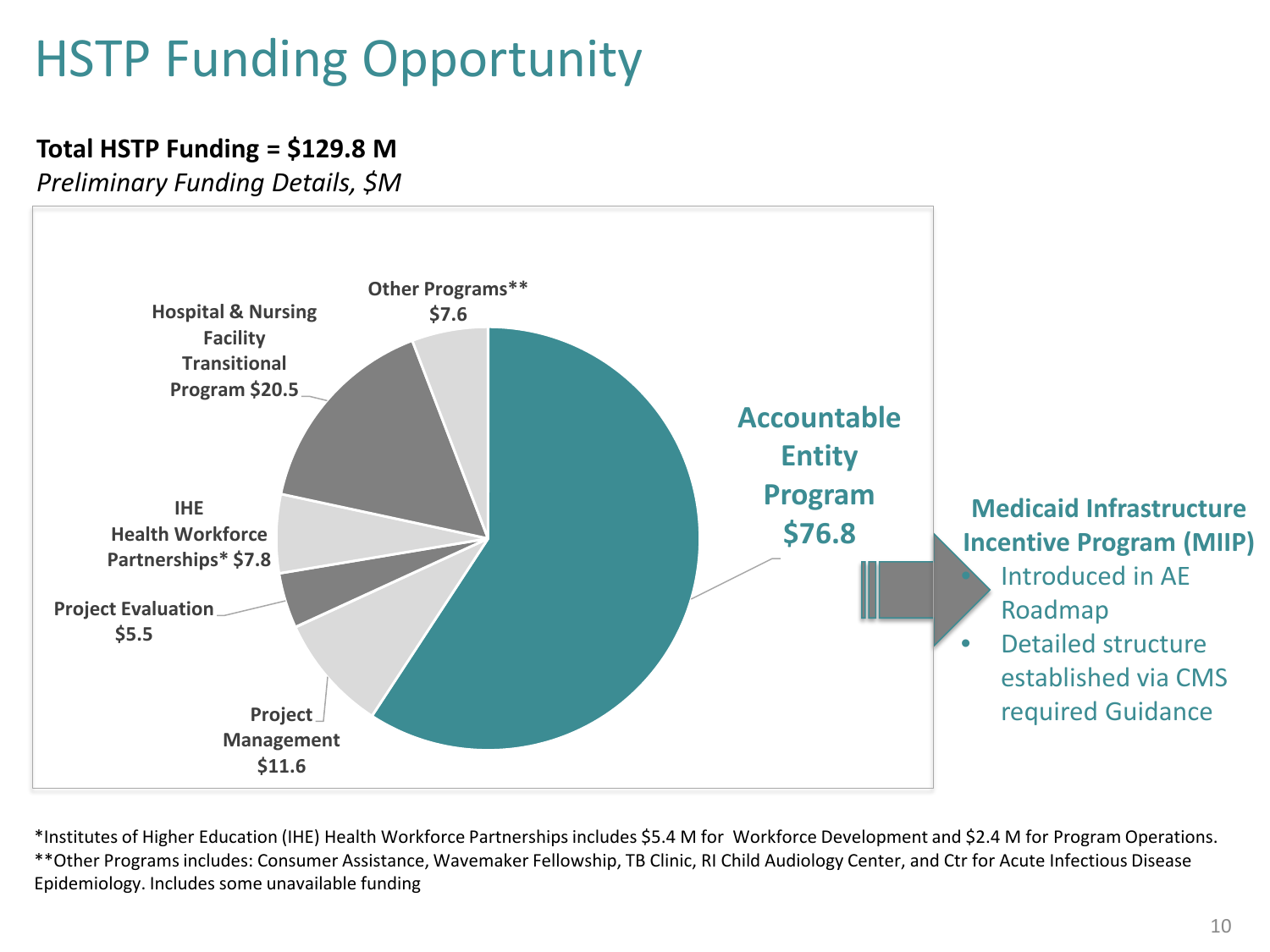# Medicaid Infrastructure Incentive Program (MIIP)

### **Medicaid Infrastructure Incentive Program**



### **An AE Program Advisory Committee shall be established by EOHHS.**

- $\checkmark$  Chaired by EOHHS, Community Co-Chair, with representation from AEs, MCOs & Community
- $\checkmark$  Support the development of AE infrastructure priorities
- $\checkmark$  Help target funds to specific priorities that maximize impact
- $\checkmark$  Review specific uses of funds by each AE and MCO
- $\checkmark$  Monitor ongoing MCO/AE program performance
- $\checkmark$  Support effective program evaluation and integrated learnings

#### **Upcoming detailed guidance**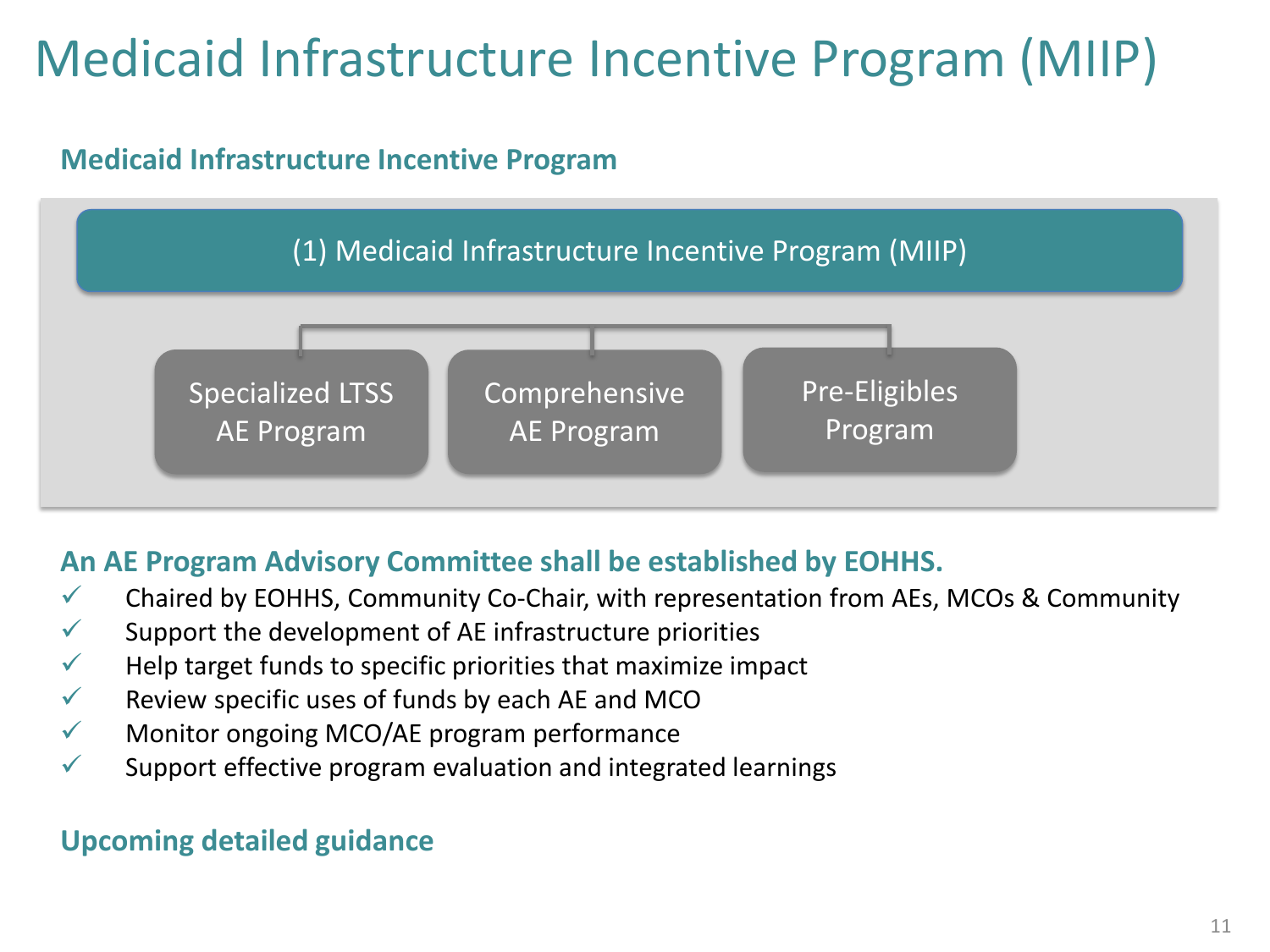## MIIP: Three Key Considerations

### **1. Allocation of Funds to three core program areas**

- **Comprehensive**
- Specialized
- Pre-Eligibles
- **2. How are we investing funds across landscape of players**
	- **For each MCO:** How do we apportion funds to each participating MCO?
	- **For each AE:** How do we apportion those investment dollars to contracting AEs?

### **3. What are we investing IN**

• **Priority Areas**

What priority investments are most critical to our overall program goals?

• **Allowable Domains** Within those priority areas – what types of projects will these funds support?

#### • **Evidence of Performance**

How can AEs earn incentive funds?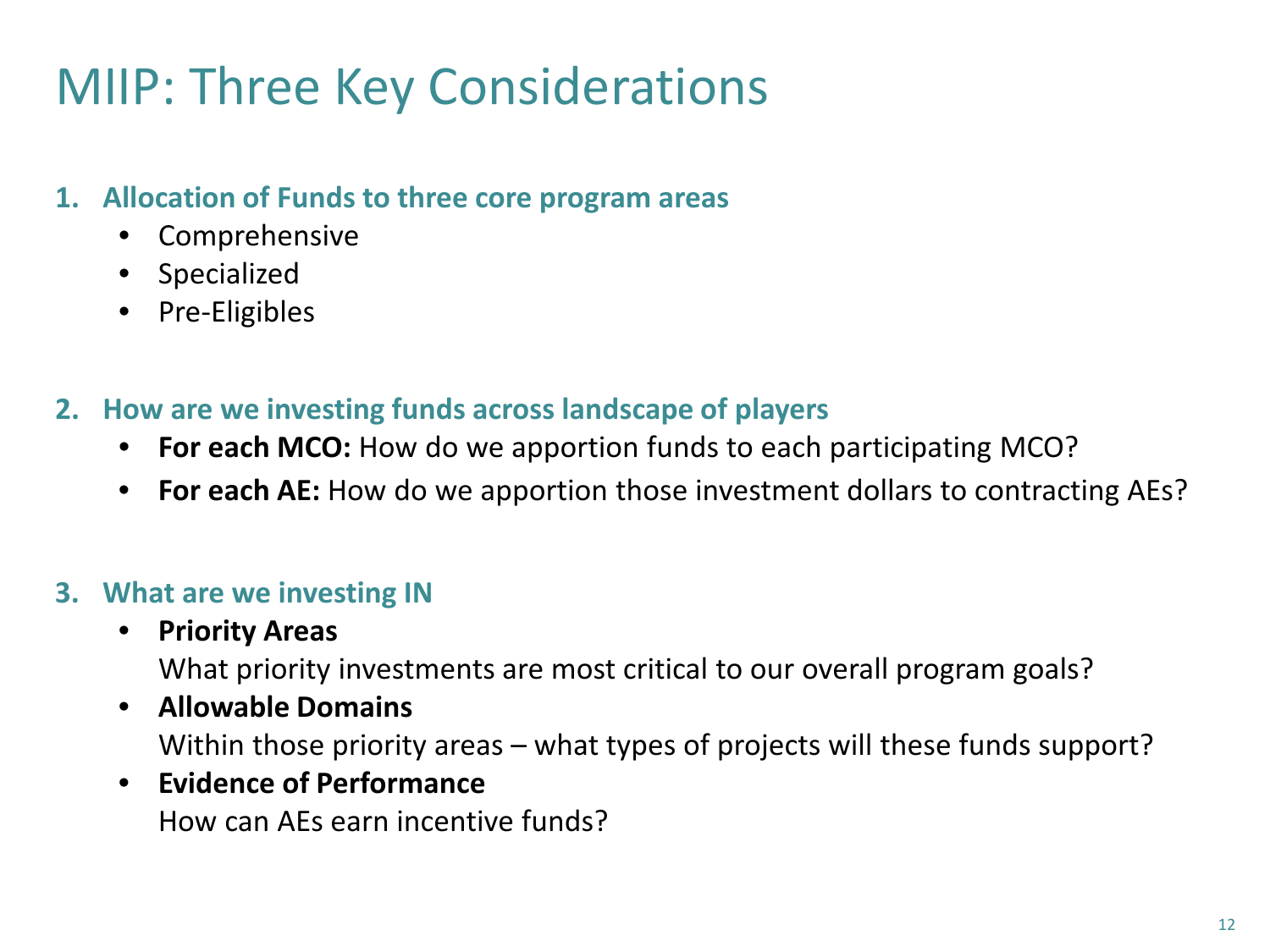# # 1. Allocation of funds to three core programs

#### **Commitments** of the Roadmap:

| AE Programs                                | <b>Share of Available AE Funds</b> |                     |  |  |  |
|--------------------------------------------|------------------------------------|---------------------|--|--|--|
|                                            | <b>Program Year 1</b>              | <b>Full Program</b> |  |  |  |
| <b>Comprehensive AE Program</b>            | 60-70%                             | $60\% - 70\%$       |  |  |  |
| <b>Specialized LTSS Pilot AE Program</b>   | 30-40%                             | $25\% - 35\%$       |  |  |  |
| Specialized Pre-eligibles Pilot AE Program |                                    | 5%-15%              |  |  |  |

#### **Preliminary estimates** to be confirmed by EOHHS with support of Advisory Committee

|                                   | <b>SFY 18</b> | <b>SFY 19</b> | <b>SFY 20</b> | <b>SFY 21</b> | <b>Total</b> | %  |
|-----------------------------------|---------------|---------------|---------------|---------------|--------------|----|
| <b>Total Incentive Pool (TIP)</b> | \$10.0        | \$29.4        | \$23.9        | \$13.5        | \$76.8       |    |
| Comprehensive AE program          | 56.5          | \$17.6        | 514.3         | \$8.1         | $$46.6 60\%$ |    |
| LTSS AE Program                   | \$3.5         | \$10.3        | \$8.4         | 54.7          | $$26.9$ 35%  |    |
| Medicaid Pre-eligibles Program    |               | 51.5          | 51.2          | \$0.7         | \$3.3        | 5% |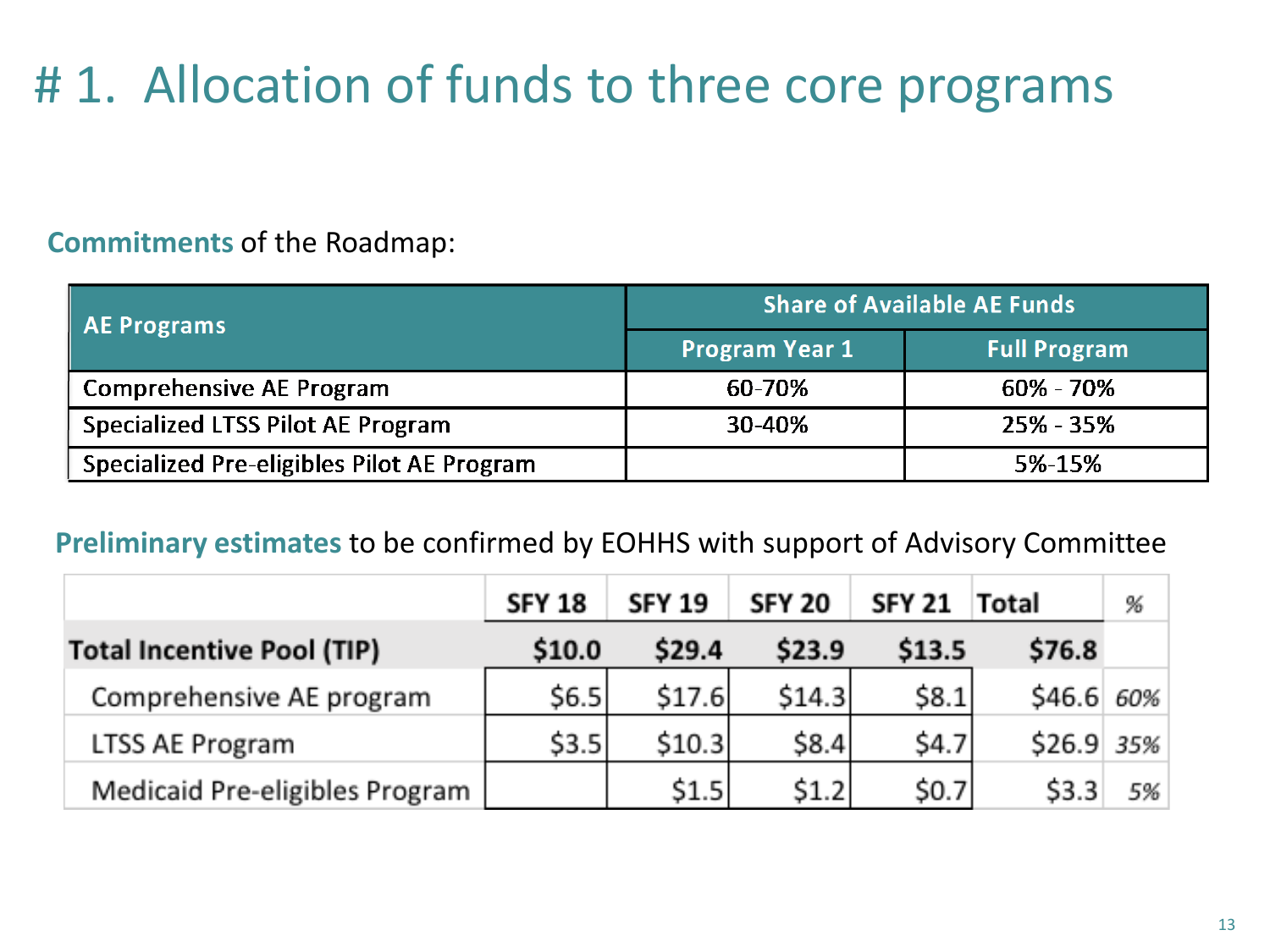## # 2. How are we investing funds across participants

For each MCO the MIIP shall include three dimensions:

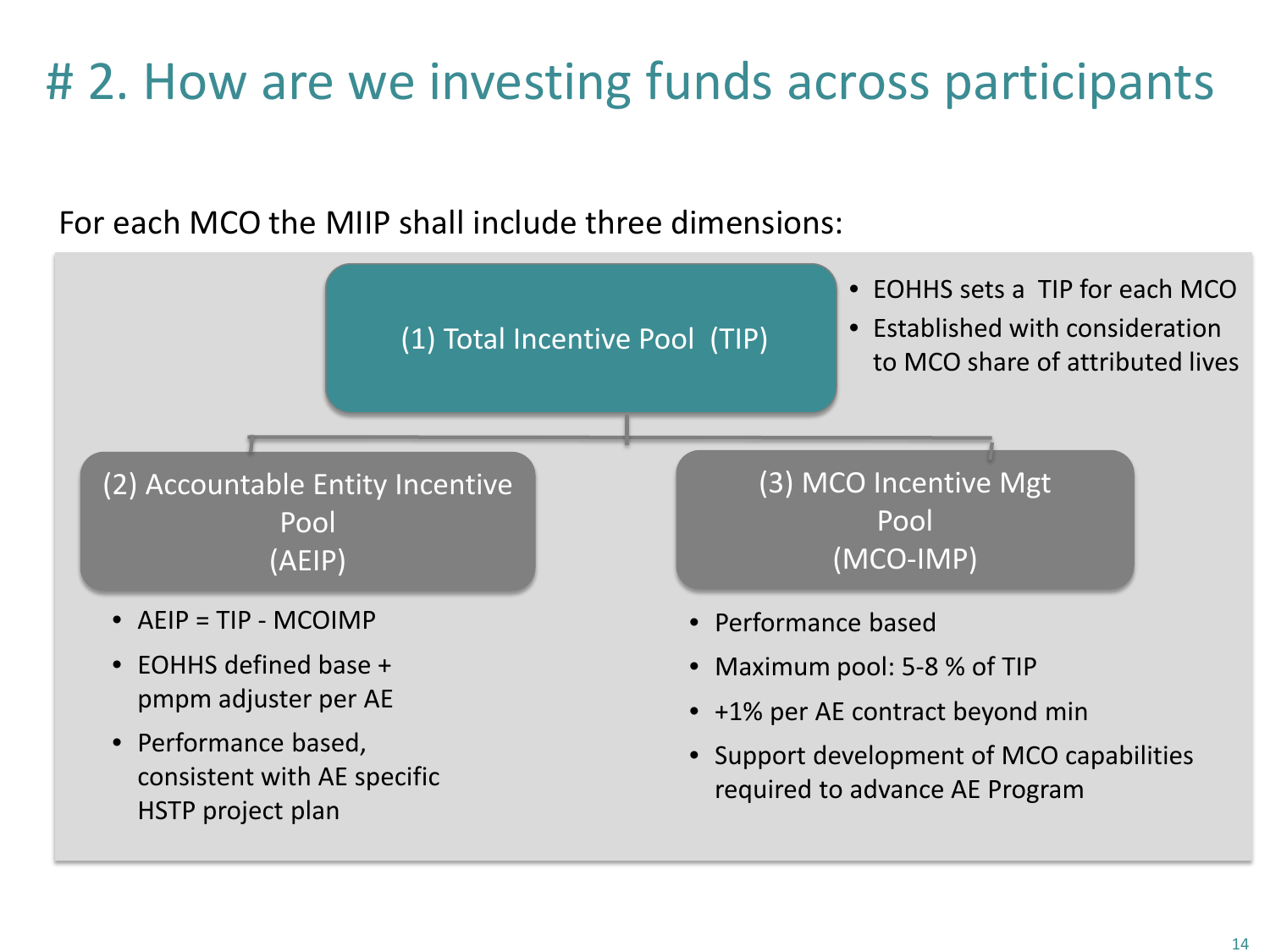# # 2. Investing funds across participants Comprehensive AEs

#### **Competitive Program**

EOHHS anticipates stricter requirements for certification beginning in year two, subject to available funding.

|  |  | Preliminary Estimates of Comprehensive AE Specific Funds Available* |  |  |
|--|--|---------------------------------------------------------------------|--|--|
|--|--|---------------------------------------------------------------------|--|--|

|                                                                                                                |  |      | <b>SFY 18</b> | <b>SFY 19</b> | <b>SFY 20</b> | <b>SFY 21</b> | <b>Total</b> |
|----------------------------------------------------------------------------------------------------------------|--|------|---------------|---------------|---------------|---------------|--------------|
| <b>Estimated Number of Certified AEs</b>                                                                       |  |      |               |               |               |               |              |
|                                                                                                                |  | High |               |               |               |               |              |
|                                                                                                                |  | Low  |               |               |               |               |              |
| Maximum Allowable AE Incentive Funds*                                                                          |  |      |               |               |               |               |              |
| <b>Estimated Base Amount</b>                                                                                   |  |      | 500,000       | \$500,000     | \$500,000     | \$500,000     |              |
| Estimated pmpm Range                                                                                           |  |      | \$1.51        | \$11.04       | \$8.60        | \$4.00        |              |
|                                                                                                                |  |      | \$2.80        | \$18.02\$     | \$14.31       | \$7.32        |              |
|                                                                                                                |  |      |               |               |               |               |              |
| *Subject to available funding, CMS approval of claming protocols and AE roadmap, and Advisory Committee review |  |      |               |               |               |               |              |

*Note that these are preliminary estimates for discussion purposes only – and shall be refined and finalized in the AE Incentive Program Guidance*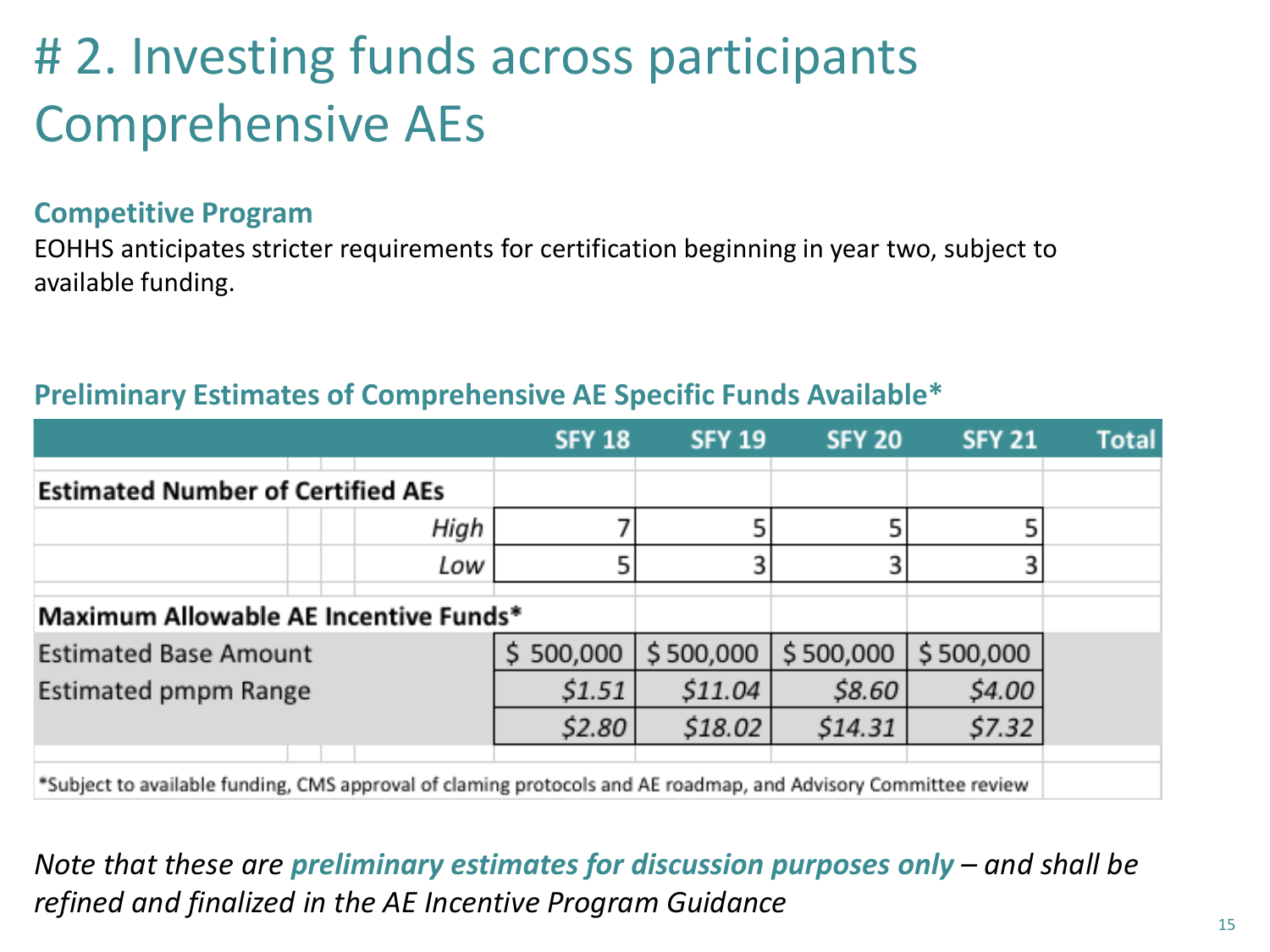# # 2. Investing funds across participants Comprehensive AEs

Qualified Applicants **Certification** 

**Standards** 

Preliminary minimum req'ts to be considered for certification include:

- Attributed lives
- Medicaid share of lives
- Ability to collect, share and report data
- Behavioral health integration
- Affiliation with a SUD treatment provider
- Affiliation with a community based organization

Qualified applicants must meet req'ts across eight (8) domains

- Breadth and Characteristics of Participating Providers
- Corporate Structure and Governance
- Leadership and Management
- IT Infrastructure
- Commitment to Population Health and System Transformation
- Integrated Care Management
- Member Engagement & Access
- Quality Management

Population Specific Evidence

- EOHHS' expects AEs to be structured to provide care for all populations
- EOHHS recognizes that the necessary skills and capacities of an AE will vary considerably across populations.
- AE Certification may be specific to an approved population – Children, Adults – with attribution limited to the approved population.
- Some capacities may be demonstrated through participating MCOs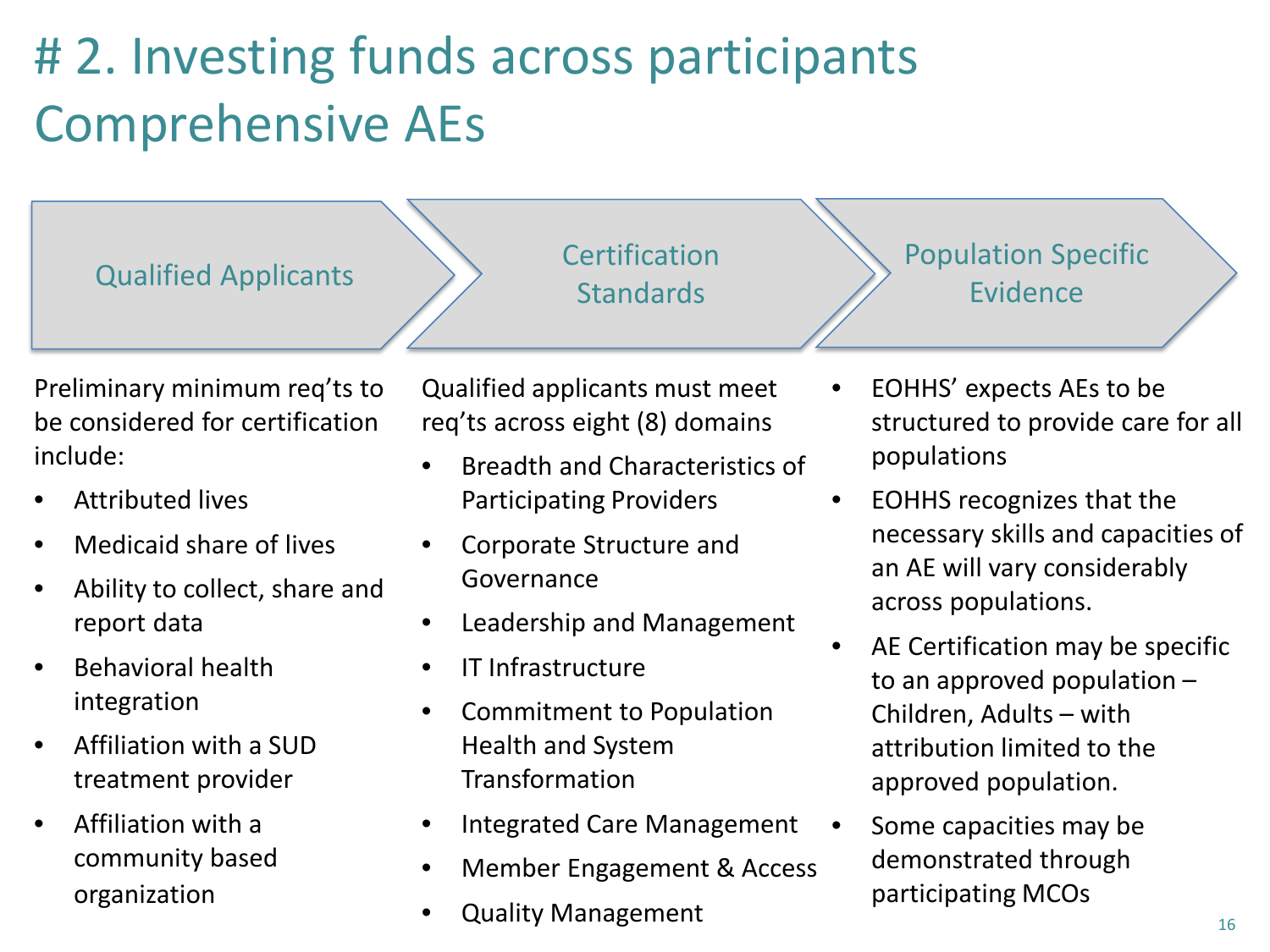## # 3. What are we investing IN: Use of Funds

### **Priorities**

#### *EOHHS defined, required MCO allocation of funds*

Each MCO's AE Incentive Pool budget and actual spending must align with the priorities of EOHHS as developed with the support of the Advisory Committee

**Allowable Areas of Investment**

*What can AEs invest in – Domains -- e.g. Network development, IT, etc.* Intended to support AEs in building the capacity and tools required for effective system transformation.



#### *Incentive Funds Earned*

AE Incentive Pool funds shall be distributed by the MCO to the AE based on fully meeting AE specific milestones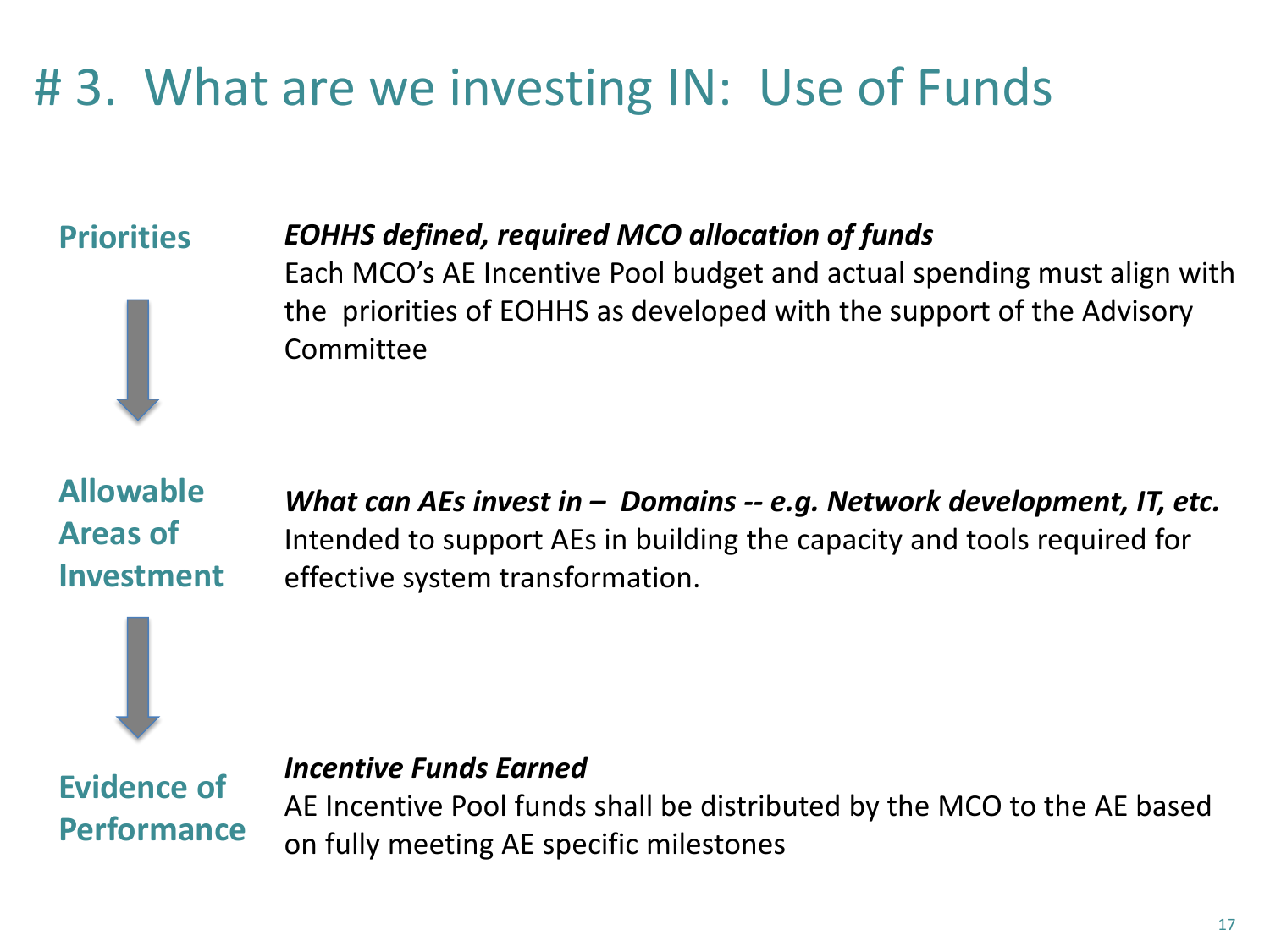### MIIP Decision # 3. Use of Funds: Priorities

Each MCO's AE Incentive Pool budget and actual spending must align with the priorities of EOHHS as developed with the support of the Advisory Committee and shown below.

| Program                                     | <b>Priorities</b>                                                                                                                                     |
|---------------------------------------------|-------------------------------------------------------------------------------------------------------------------------------------------------------|
| <b>Comprehensive</b>                        | $\Box$ Planning and core infrastructure development                                                                                                   |
| <b>AEs</b>                                  | Medical enhancements: enhanced systems of care, workforce development<br>$\Box$                                                                       |
|                                             | $\Box$ Integration and innovation in behavioral health care                                                                                           |
|                                             | Integration and innovation in SUD treatment<br>Ш                                                                                                      |
|                                             | Integration & intervention in social determinants, incl cross system impacts<br>$\Box$                                                                |
| <b>Specialized</b><br><b>Pilot LTSS AEs</b> | $\Box$ Building partnerships, including governance, leadership and financial<br>arrangements, between LTSS providers.                                 |
|                                             | Developing programs and care coordination processes towards effective and<br>Ш<br>timely care transitions and reduced institutional/ED utilization    |
|                                             | $\Box$ Repurposing skilled nursing capacity for acute psychiatric transitions and/or<br>adult day capacity                                            |
|                                             | $\Box$ Home and Community based behavioral health capacity development<br>BH specialized adult day care, home care, & alternative living arrangements |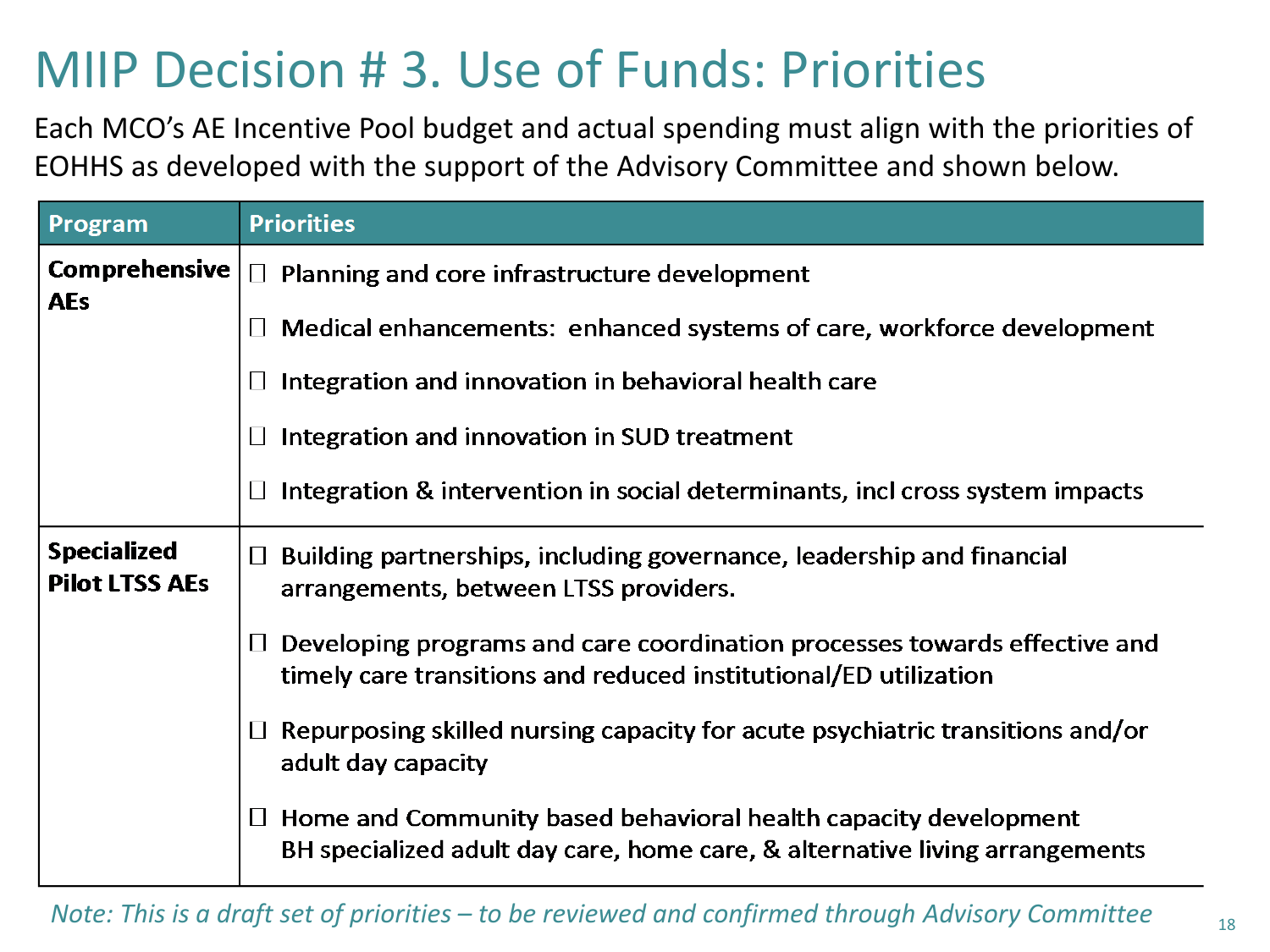# MIIP Decision # 3. Use of Funds - Allowable Areas of Expenditure (Domains)

Year 1 spending may be heavily weighted toward Readiness, as AEs build the capacity. Over time the allowable areas of expenditure will be required to shift toward system transformation



organization

• Staff development & training

dashboard, alerts

• Clinical decision support

tools, early warning systems,

modeling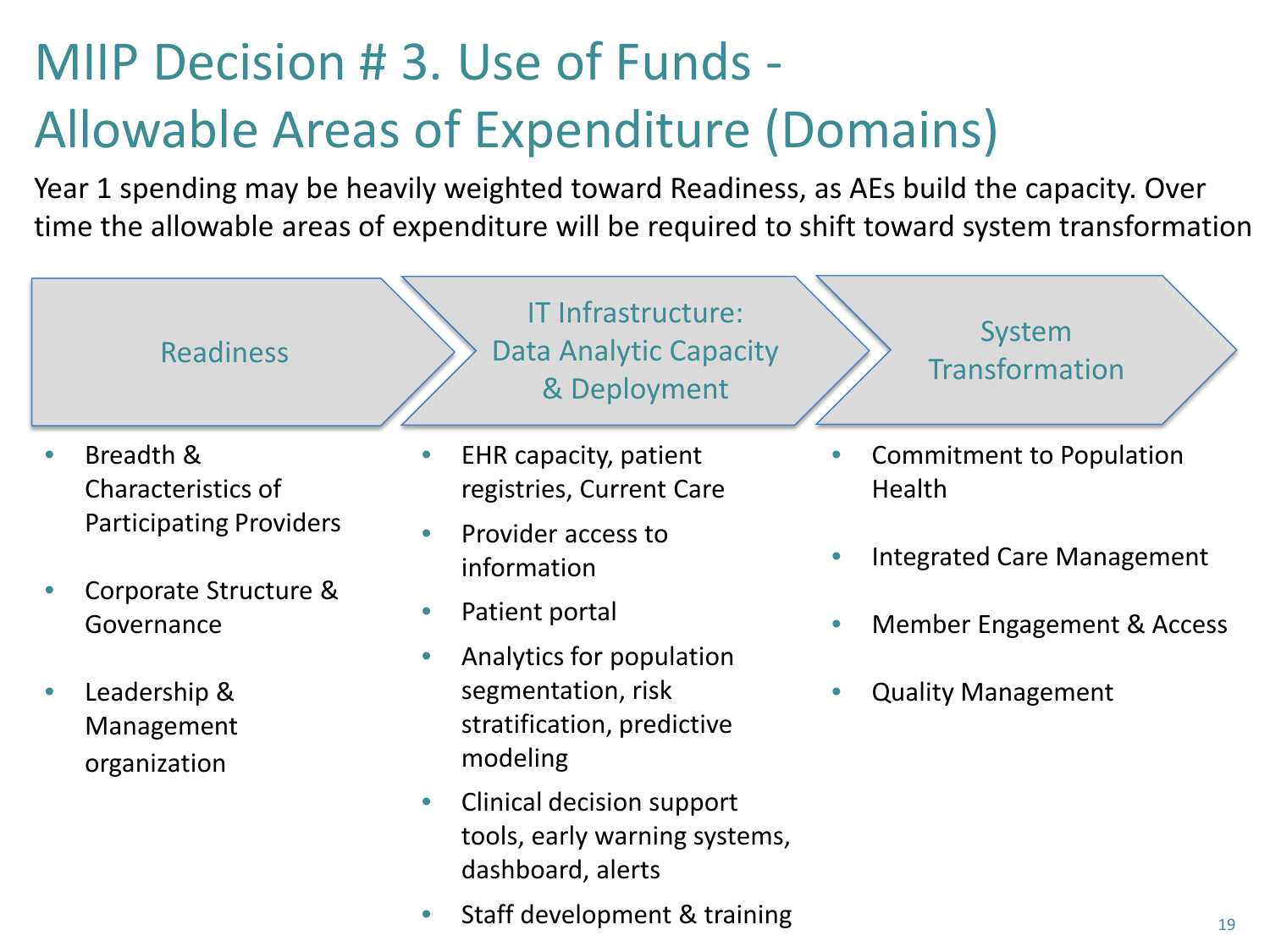# MIIP Decision # 3. Use of Funds Evidence of Performance & Earned funds

Earned funds shall be distributed by the MCO to the AE in accordance with the distribution by performance area defined in the AE specific Health System Transformation Plan, consistent with the requirements defined below:

| <b>Performance Area</b>                     | <b>Sample Milestones</b>                                                                                                                                           | Yr1 | Yr <sub>2</sub> | Yr3 | Yr4 |
|---------------------------------------------|--------------------------------------------------------------------------------------------------------------------------------------------------------------------|-----|-----------------|-----|-----|
| <b>Planning and Design</b>                  | Detailed workplan and budget<br>$\Box$<br><b>AE Gap Analysis</b><br>$\Box$                                                                                         | 70% | 15%             |     |     |
| <b>Developmental</b><br><b>Milestones</b>   | <b>Detailed Health System</b><br>$\Box$<br><b>Transformation Project Plan</b><br>Quarterly progress, financial reports<br>Ш<br>MCO/AE defined milestones<br>$\Box$ | 30% | 85%             | 75% | 50% |
| <b>Value based</b><br>purchasing metrics    | <b>Marginal risk requirements</b><br>∐                                                                                                                             |     |                 | 20% | 30% |
| <b>System Performance</b><br><b>Metrics</b> | Preventable Admissions,<br>$\Box$<br>Readmissions, Avoidable ED Use<br>MCO/AE Specific Performance Targets<br>$\Box$<br>(up to 3)                                  |     |                 | 5%  | 10% |
| <b>Final Deliverable</b>                    |                                                                                                                                                                    |     |                 |     | 10% |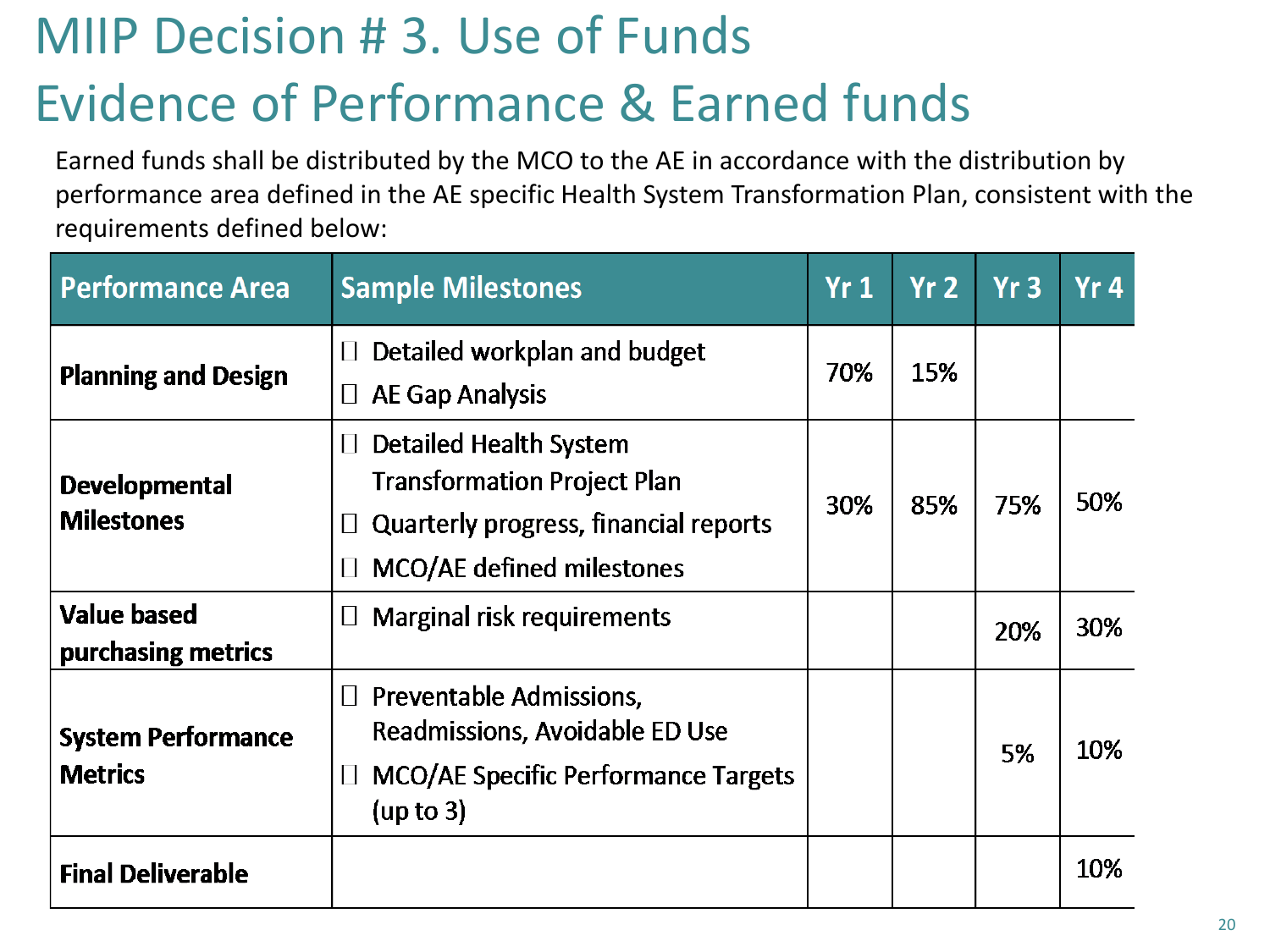

- **AE Program Overview: Roadmap Structure and Commitments**
- **◆ AE Incentive Program Details**
- **◆ Program Implementation and Oversight**
- ❖ Next Steps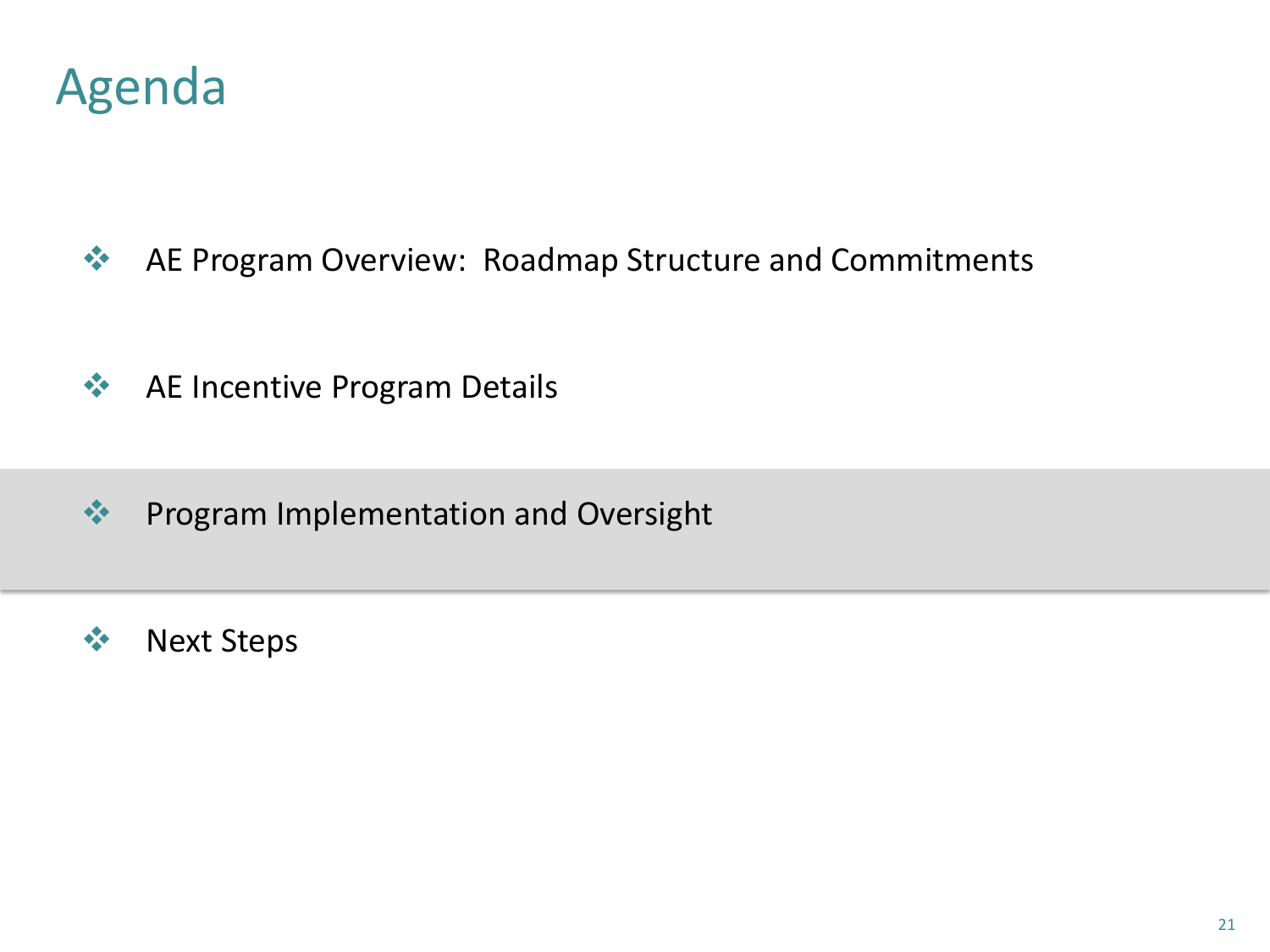# Guidelines for HSTP Project Plans

With the assistance of the Advisory Committee EOHHS will develop "Guidelines for Health System Transformation Project Plans", to include the following:

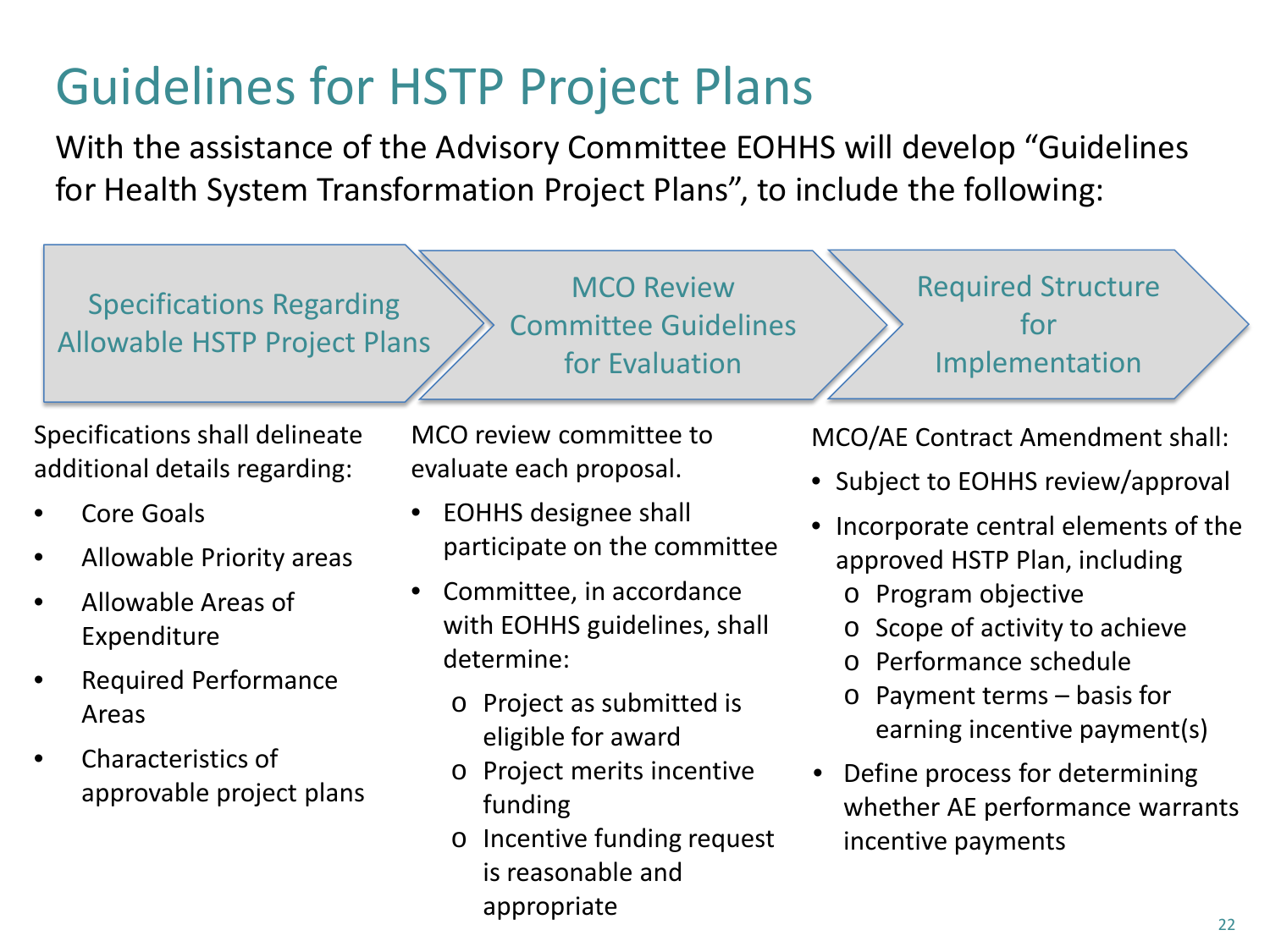## Program Monitoring and Oversight

EOHHS will build upon and enhance its program monitoring and oversight activities in the following four key areas

- 1. MCO Compliance and Performance Reporting Requirements
- 2. In-Person Meetings with MCOs
- 3. State Reporting Requirements to CMS
- 4. Evaluation Plan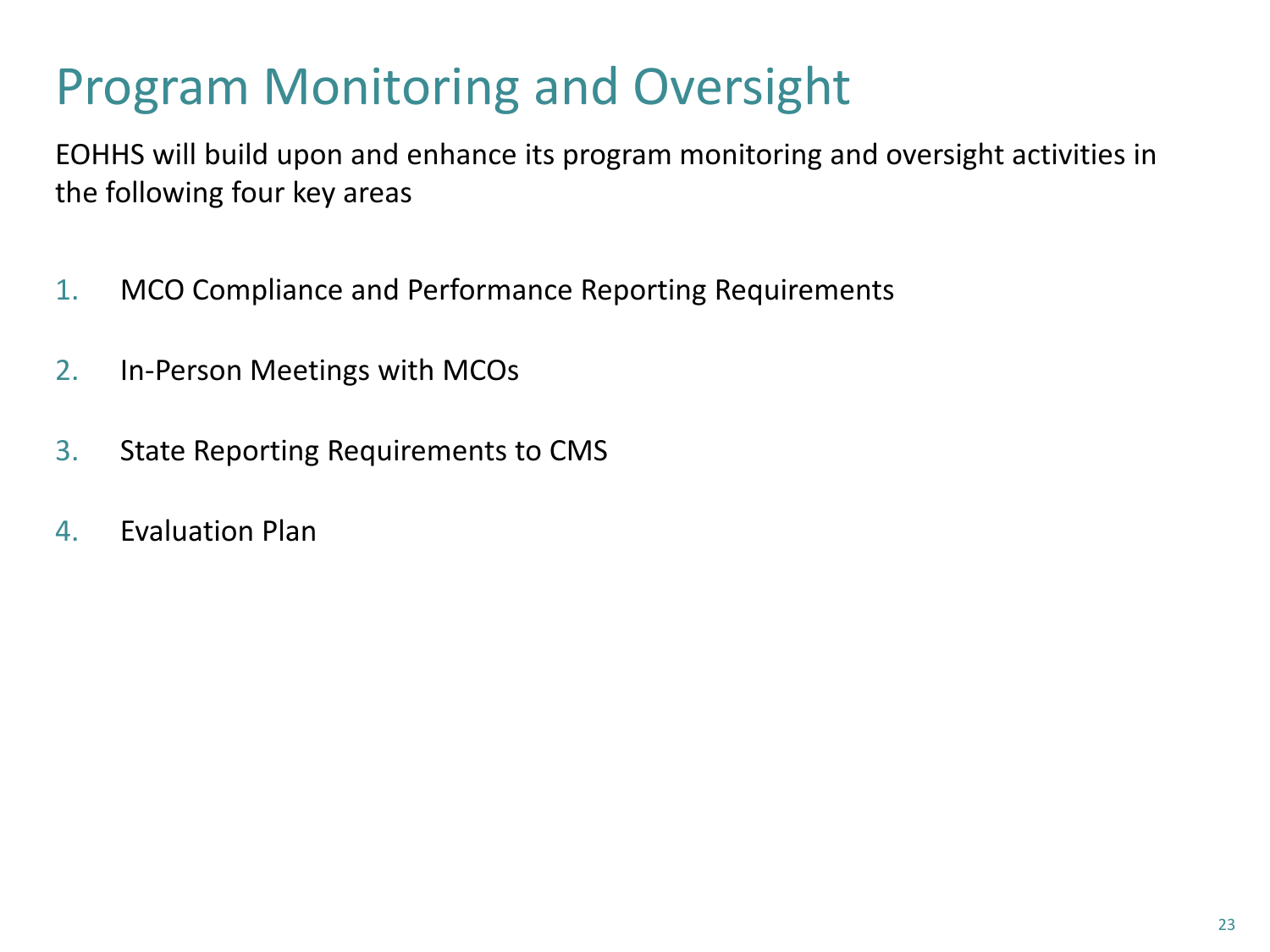### Program Monitoring and Oversight MCO Compliance and Performance Reporting

AE Level Enhancements to Current MCO Required Reports

Areas of current reporting that will require enhanced AE level reporting include:

- Provider Access Survey
- Provider Panel Report
- Appeals & Grievances Report
- Informal Complaint Report
- AE Shared Savings Report
- MCO Performance Incentive Pool Report

Quarterly reports demonstrating movement towards value based payment models, including:

Demonstrated

Value Based

Purchasing

- Alternate Payment Methodology (APM) Data Report
- Value Based Payment Report

AE Specific Detailed Reports

Accountable Entity Specific Reports, including:

• **AE Attributed Lives** Quarterly *number of Medicaid MCO lives attributed to each AE*

• **AE Population Extract File** Monthly

*member level detailed report of MCO members by attributed AE* 

 $24$ • **AE Participating Provider Roster** Monthly *Ongoing roster of the AE provider network*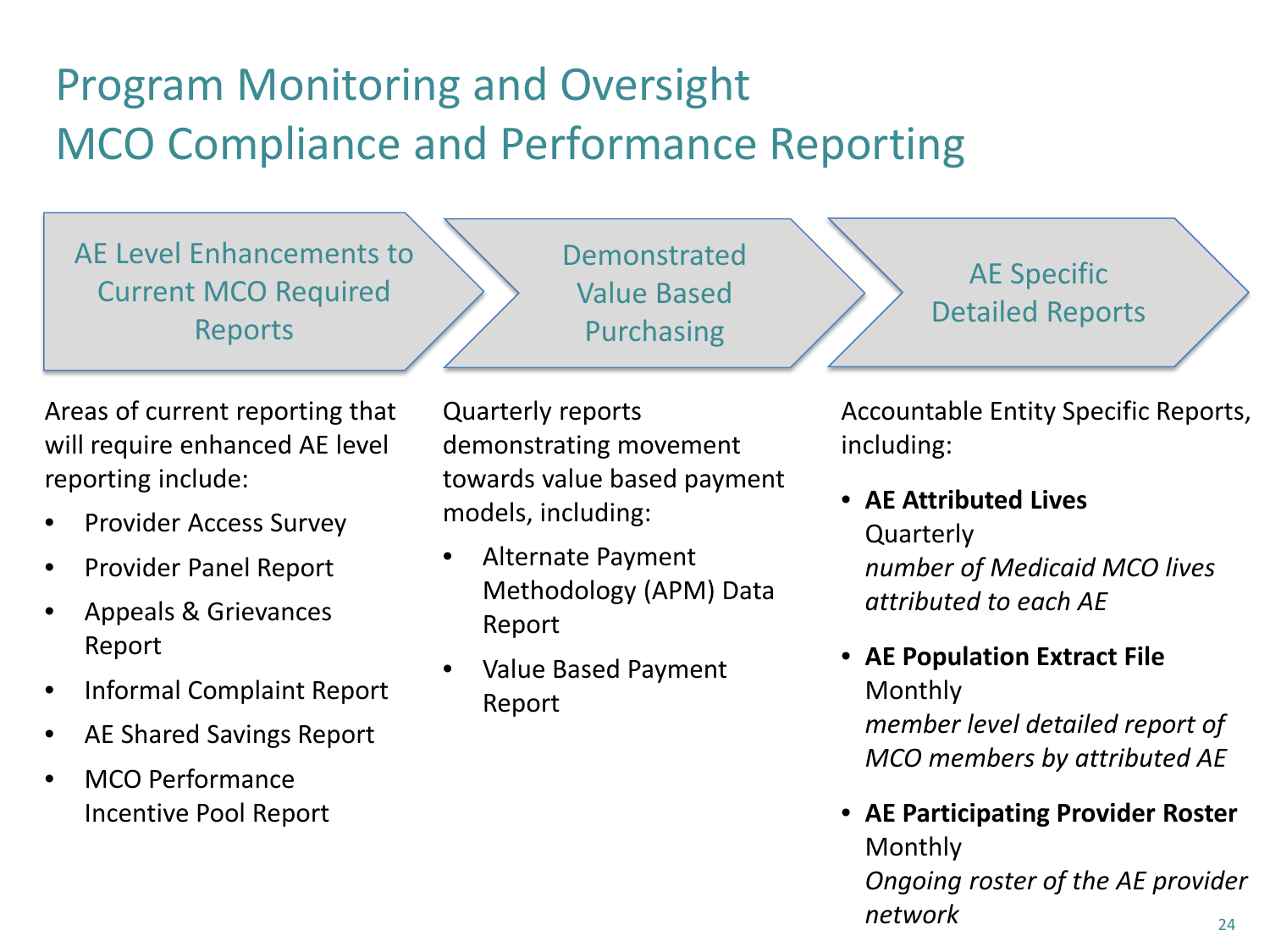### Next Steps

#### **Immediate Priorities: Submission and CMS approval of:**

- AE Roadmap Submission
- **IHE Claiming Protocols**

#### **Upcoming Priorities**

- Establishing draft proposals, and a process for stakeholder input regarding
	- Finalizing the AE Application and Certification Standards
	- Program Guidance: APM and Attribution
- Establishing the AE Program Advisory Committee, finalizing the Incentive Funding Guidance